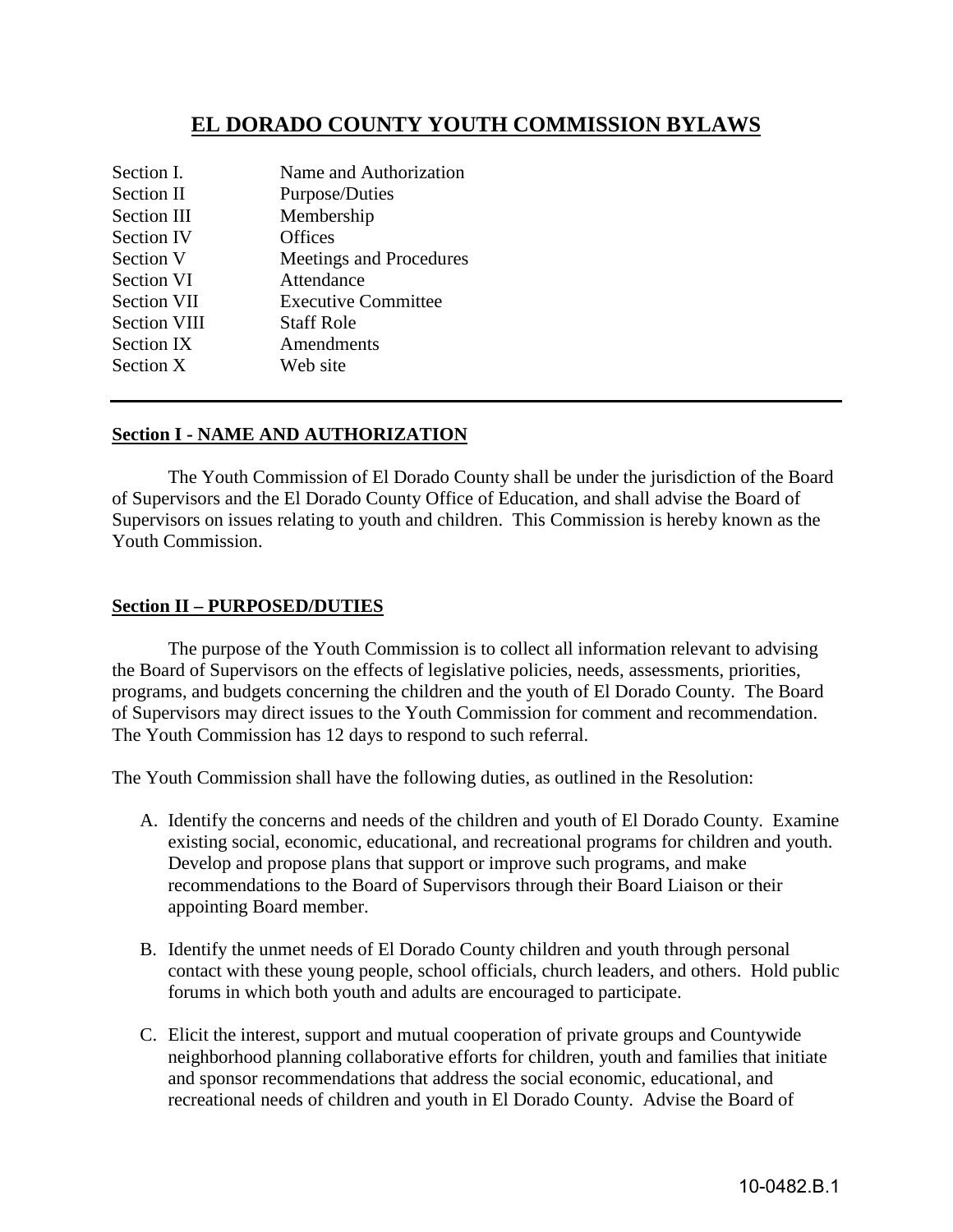Supervisors about how such recommendations could be coordinated in the community to eliminate duplication in cost and effort.

- D. Advise about available sources of governmental and private funding for youth programs.
- E. Submit recommendations to the Board of Supervisors about juvenile crime prevention, job opportunities for youth, recreational activities for teenagers, opportunities for effective participation by youth in the governmental process, and changes in county regulations that are necessary to improve the social, economic, educational, and recreational advantages of children and youth.
- F. Respond to requests for comment and recommendation on matters referred to the Youth Commission by officers, departments, agencies, boards, commissions, and advisory committees of the of the county.
- G. Report to the Board of Supervisors the activities, goals and accomplishments of the Commission by June 2005, and by June of each calendar year thereafter. The Chair of the Youth Commission shall present the Youth Commission's activities, goals, and accomplishments of the past year to the full Board of Supervisors at the end of the Commission term. The address will be filed by the Youth Commission office and will be included as the opening section of the Youth Commission's published annual report.

#### **Section III – MEMBERSHIP**

A. The Youth Commission shall consist of eleven (11) voting members, each of whom shall be between entering the eighth grade and at least 12 years of age, and entering the twelfth grade of school at the time of appointment of the Youth Commission. School is defined herein to mean a California recognized education system which includes, but is not limited to, public, private or home school programs.

1) Each member of the Board of Supervisors shall appoint two (2) members of the Youth Commission. The Supervisor who has been appointed as the board's Liaison to the Youth Commission shall appoint one (1) additional member to the Youth Commission for a total of three (3) appointments to the Youth Commission.

2) Youth Commission applications are accepted during the months of May through August. In September a panel will be convened including Youth Commission Executive Committee, an EDCOE representative and a County representative to screen all incoming applications and set up interviews for those applicants invited for an interview. Once the interview process has been completed, a list of eligible applicants will be forwarded to the Board of Supervisors for appointment. The panel may include their notes to the Board to inform the Supervisors on information that could help them determine their appointments.

3) All appointments shall be completed by September  $30<sup>th</sup>$  each yearYouth Commission members shall serve at the pleasure of their appointing authorities.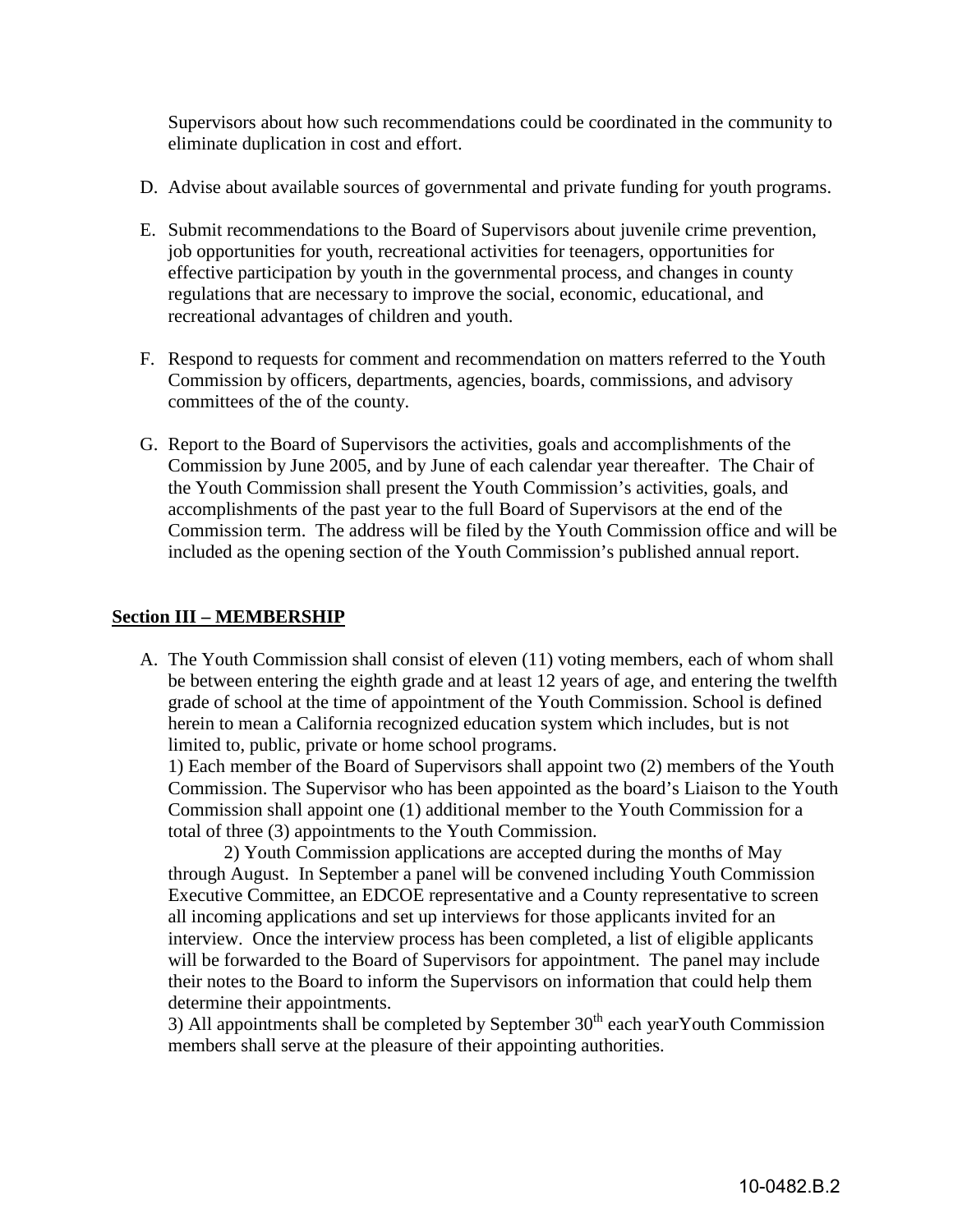- B. A member who wishes to resign from the Youth Commission is required to submit a resignation letter to his/her appointing Supervisor. The Commission requests that the member then submit a copy of this letter to the Operations Officer.
- C. Vacancies In the event of a vacancy on the Youth Commission, the Operations Officer shall inform the appointing Supervisor that the Youth Commission would like to review applications and make recommendations to the Supervisor to fill the vacancy. Persons applying at the beginning of the Youth Commissioner selection process will be included in the selection process.

# **Section IV – OFFICES**

# **A. Titles**

1) The elected officer s shall consist of a Chairperson, Government Affairs Officer, Operations Officer, Community Affairs Officer, and Media and Public Relations Officer.

# **B. Duties of the Officers**

# **1) The Chairperson shall:**

- i. Facilitate Youth Commission and Executive committee meetings;
- ii. Be fair;
- iii. Motivate and encourage active participation by all Youth Commissioners at meetings and in projects;
- iv. Uphold and enforce bylaws;
- v. Meet with the director weekly to check in and discuss Youth Commission business;
- vi. Be the spokesperson of the Youth Commission;
- vii. Review the agenda for Youth Commission meetings;
- viii. Be responsible in assigning tasks not under the jurisdiction of other officers.

*Recommended Skills: Public speaking skills, leadership skills, group facilitation skills, able to ensure participation of members at meetings and in projects, motivational skills, and inclusive (prefer flexible schedule with free hours during the day).* 

### 2) **The Government Affairs Officer shall**:

- i. Serve as the point person on receiving, monitoring, and reporting pending legislation to the Youth Commission;
	- 1. Ensure Youth Commissioners build relationships with Board of Supervisors by meeting about upcoming legislation;
	- 2. Check (via phone or at Youth Commission meetings) to make sure Youth Commissioners are meeting with appointing authority regarding pending legislation;
- ii. Solicit interest and participation of Youth Commissioners in writing and getting support for legislation;
- iii. Advise committees on drafting legislation before it goes to the County Counsel's office'
- iv. Serve as a liaison to the Deputy County Counsel;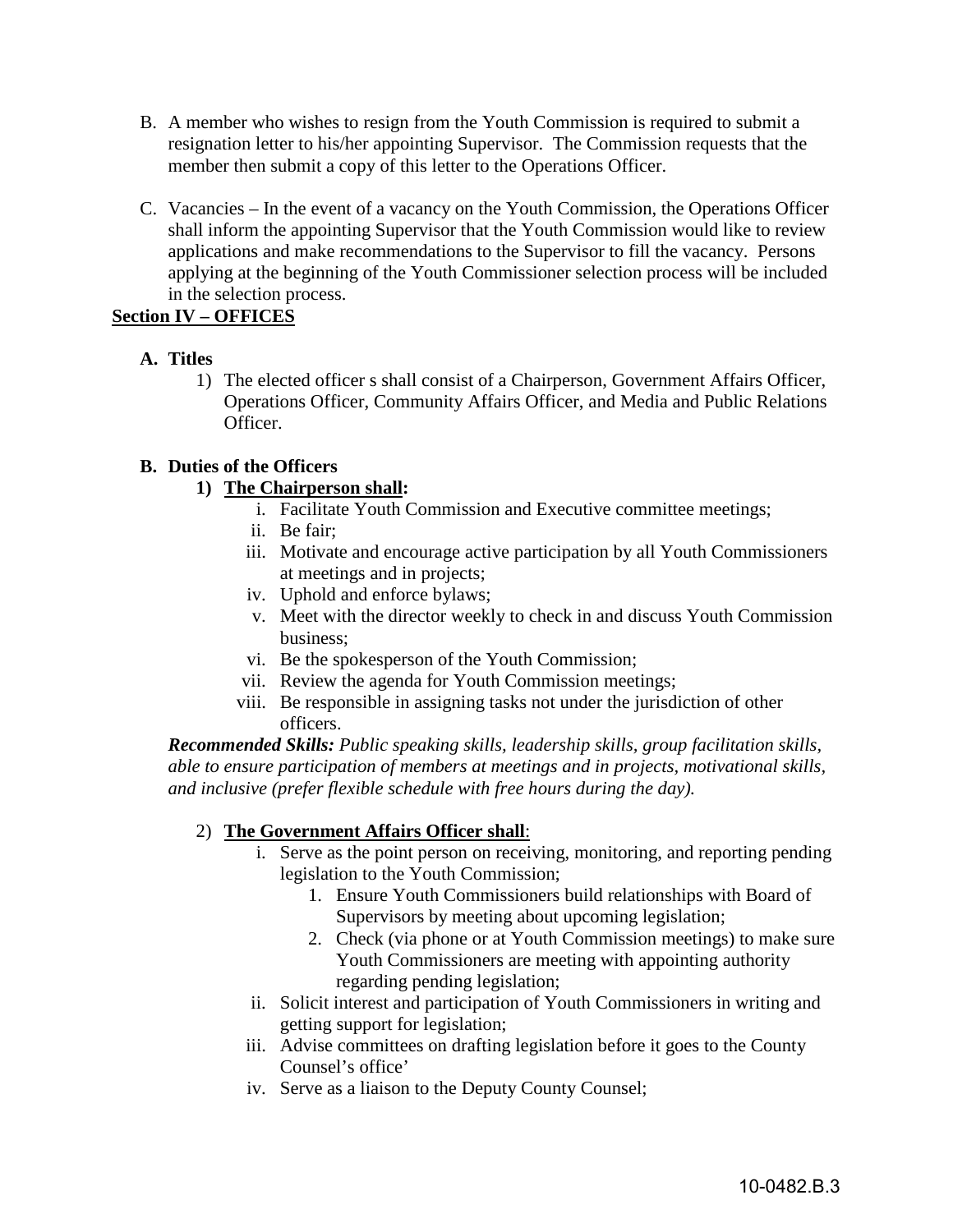v. Attend Board of Supervisors meetings, if possible.

*Recommended Skills: Interest in legislation and policy, leadership skills, public speaking skills, organizational skills, facilitation skills, quick learner, able to teach and engage as many Youth Commissioners as possible, (prefer flexible schedule with free hours during the day).* 

#### **3) The Operations Officer shall:**

- i. If the Chairperson is not present, facilitate Youth Commission and Executive Committee meetings;
- ii. Ensure committees and liaisons are fulfilling their duties and responsibilities;
- iii. Mediate all internal conflicts (Youth Commissioner-Youth Commissioner; Youth Commissioner-Staff); point person for grievances pertaining to staff or Commissioners.
	- 1. In the event that a grievance is against the Operations Officer, the Chairperson will mediate;
- iv. Monitor attendance and report delinquent Youth Commissioners to Executive Youth Committee;
- v. Coordinate making recommendation of a Youth Commission candidate to appointing authority in the event of a vacancy;
- vi. Oversee all administrative functions on behalf of the Youth Commission;
- vii. Coordinate social/training events with the assistance of staff.

*Recommended Skills: Organization skills; ability to work well with people and encourage/urge them, facilitation/conflict mediation skills, ability to relate well to different kinds of people.* 

#### 4) **The Community Affairs Officer shall**:

- i. Co-coordinate (with Media and Public Relations Officer) media, public relations, outreach and educational material on behalf of the Youth Commission;
- ii. Working with staff, develop an annual outreach plan for the Youth Commission;
	- 1. Present plan for approval to Youth Commission presentations at schools, agencies, and events.
- iii. Coordinate Community Meetings and Youth Commission presentations at schools, agencies, and events;
- iv. Working with the Government Affairs Officer, coordinate Youth Commissioner testimony at legislative hearings.

*Recommended Skills: Organizations skills, strong people and communications skills, outgoing, dependable, public speaking skills, ability to relate to different groups of people, strong familiarity with El Dorado County.* 

#### **5) The Media and Public Relations Officer shall:**

- i. Co-coordinate (with Community Affairs Officer) media, public relations, outreach and educational material on behalf of the Youth Commission;
- ii. Coordinate Youth Commission newsletter;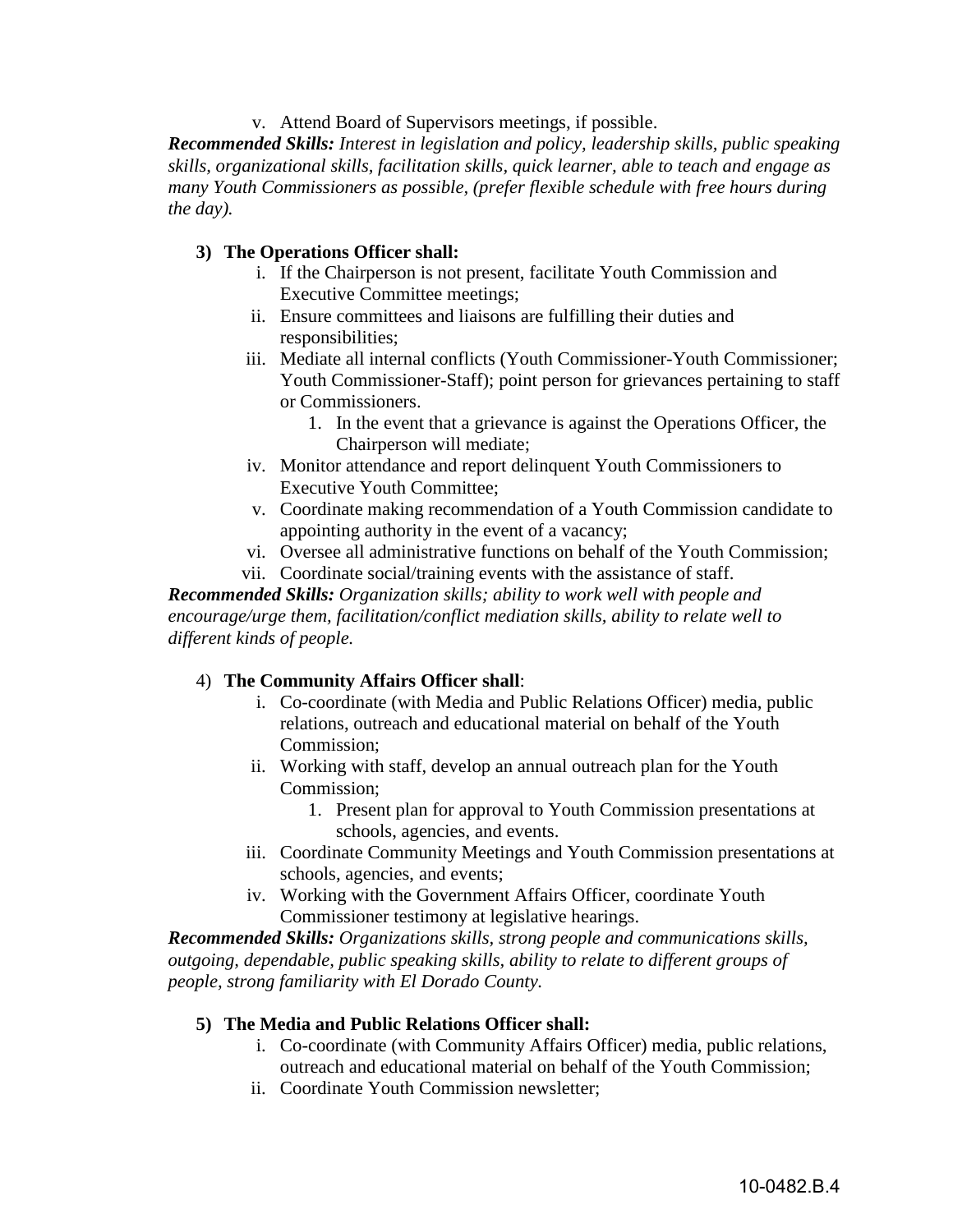- iii. Working with staff, develop media strategy for the Youth Commission.
	- 1. This strategy might include press releases, press kits for the media and public, and maintain a web page;
- iv. Coordinate the production of the Annual Report.

*Recommended Skills: Organizational skills, writing skills, public speaking skills, experiences with media or willingness to learn, dependable.* 

### **C. Terms and Vacancies**

- 1) The Elected officials shall serve one-year terms, following the calendar terms of the full Youth Commission.
- 2) No Youth Commissioner shall run for more than one officer position at the same time.
- 3) No officer shall hold more than one officer's position at the same time.
- 4) No officer shall hold the same position for more than two (2) consecutive terms.
- 5) An officer can be removed from office by a 2/3 vote by the full Youth Commission for any reason deemed necessary by the Youth Commission.
- 6) Vacancies shall be filled for the remainder of the unexpired term in a manner similar to that which the member was initially elected.
- 7) Members may nominate themselves for an office or have someone else nominate them, providing the person accepts the nomination. Elections will happen in writing, and results will be announced to the public. If there are more than two candidates, and neither receives more than 50% of the votes, a run-off will be held. The person with the majority vote in the run off shall be elected to the office.

### **Section V – MEETINGS AND PROCEDURES**

#### A. **Regular Meetings**

- 1) The Youth Commission will meet on the second  $(2^{nd})$  and fourth  $(4^{th})$  Tuesday of every month, unless this falls on a holiday, in which case the Youth Commission chooses an alternate date.
- 2) The Youth Commission must meet at least once per month.

#### B. **Special Meetings**

- 1) Under the Brown Act, the Chairperson or a majority of the Youth Commission have the power to call a special meeting of the Youth Commission. In addition, the Executive Committee shall also have the power to call a special meeting of the Youth Commission, if a minimum of three Executive Committee members vote to do so.
- 2) For a special meeting, an agenda and 72 hours notice to the public must be provided.
- 3) Seven member of the Youth Commission must be present in order to conduct business.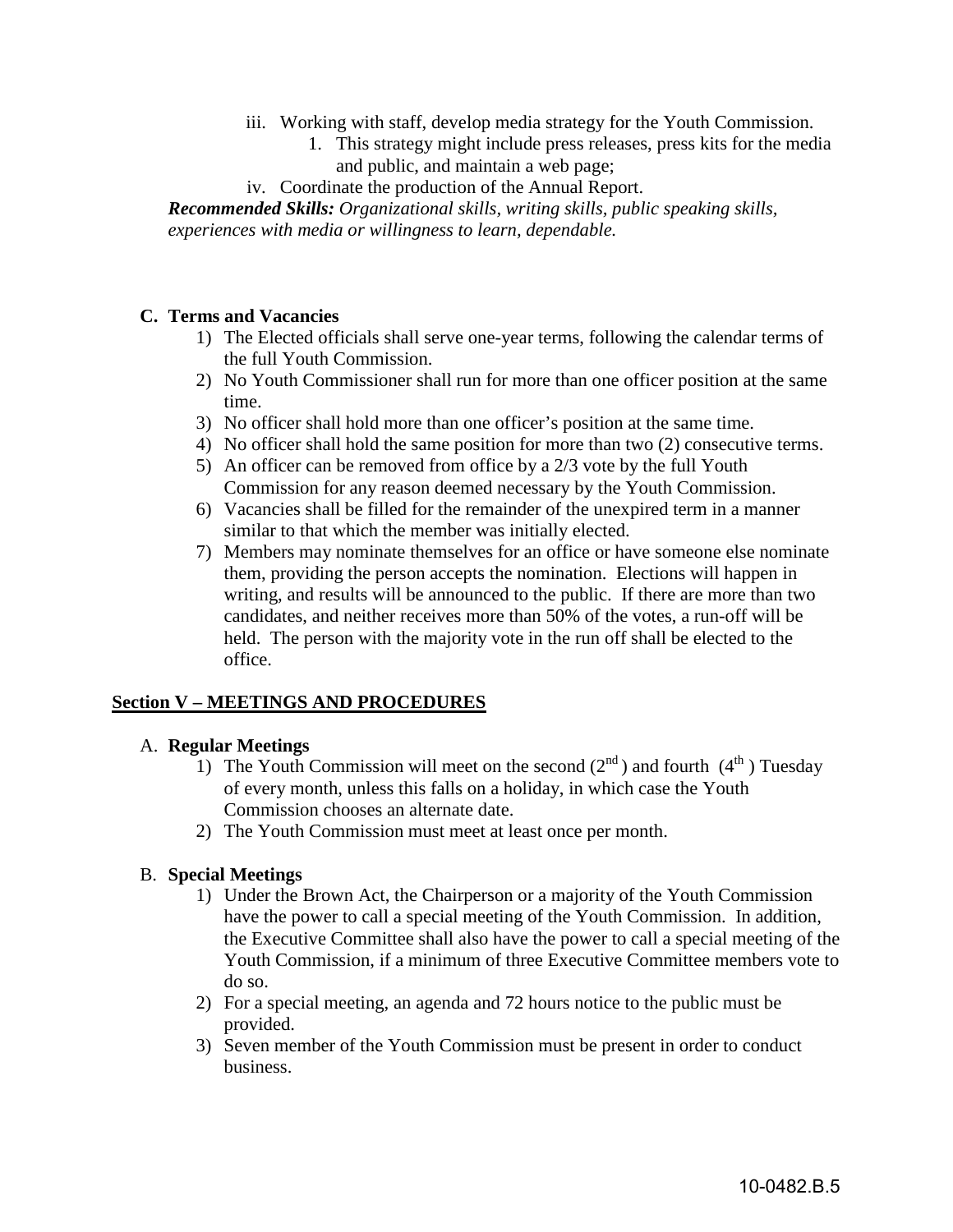### C. **Quorum and Voting Procedure** –

- 1) The presence of seven Youth Commissioners shall constitute a quorum for all proposes.
- 2) The affirmative vote of a majority of the members present shall be required for the approval on any matter.

### **D. Setting the Agenda**

- 1) The Chairperson and members of the Executive Committee can place new items on the agenda for the next Youth Commission meeting in between Youth Commission meetings.
- 2) Any Youth Commission member is free to propose agenda items.

### **E. Public Comments**

- 1) The Youth Commission and all committees of the Youth Commission shall hold meetings open to the public in full compliance with state and local laws. The Youth Commission encourages the participation of interested persons.
- 2) The Chair may limit time permitted for public comment consistent with state and local law.
- 3) Each person wishing to speak on an item before the Youth Commission at a regular or special meeting shall be permitted to be heard once for up to three minutes.

### **Section VI – ATTENDENCE**

#### A. **Automatic Resignation of Members**

1) Members are reminded not to abuse the attendance policy and that absences or lateness might result in automatic resignation from the Youth Commission as described below:

#### B. **Attendance**

- 1) Under the Resolution, any member whom the Youth Commission certifies to have missed three (3) regularly scheduled meetings of the full Youth Commission during anytime throughout the year without authorization of the Youth Commission shall be deemed to have resigned from the Youth Commission. The Youth Commission shall not authorize any absences in excess of three (3) regularly scheduled meetings.
- 2) If any member has missed three (3) full Youth Commission meetings without authorization, the Operations Officer shall calendar for the Youth Commission's consideration at its next meeting whether to certify to the Clerk of the Board that the absent member has missed three (3) Youth Commission meetings without authorization.
- 3) In regards to regularly scheduled committee meetings, the Youth Commission shall notify the appointing officer of any member whom the Youth Commission certifies to have missed three (3) regularly scheduled meetings without the authorization of the Youth Commission.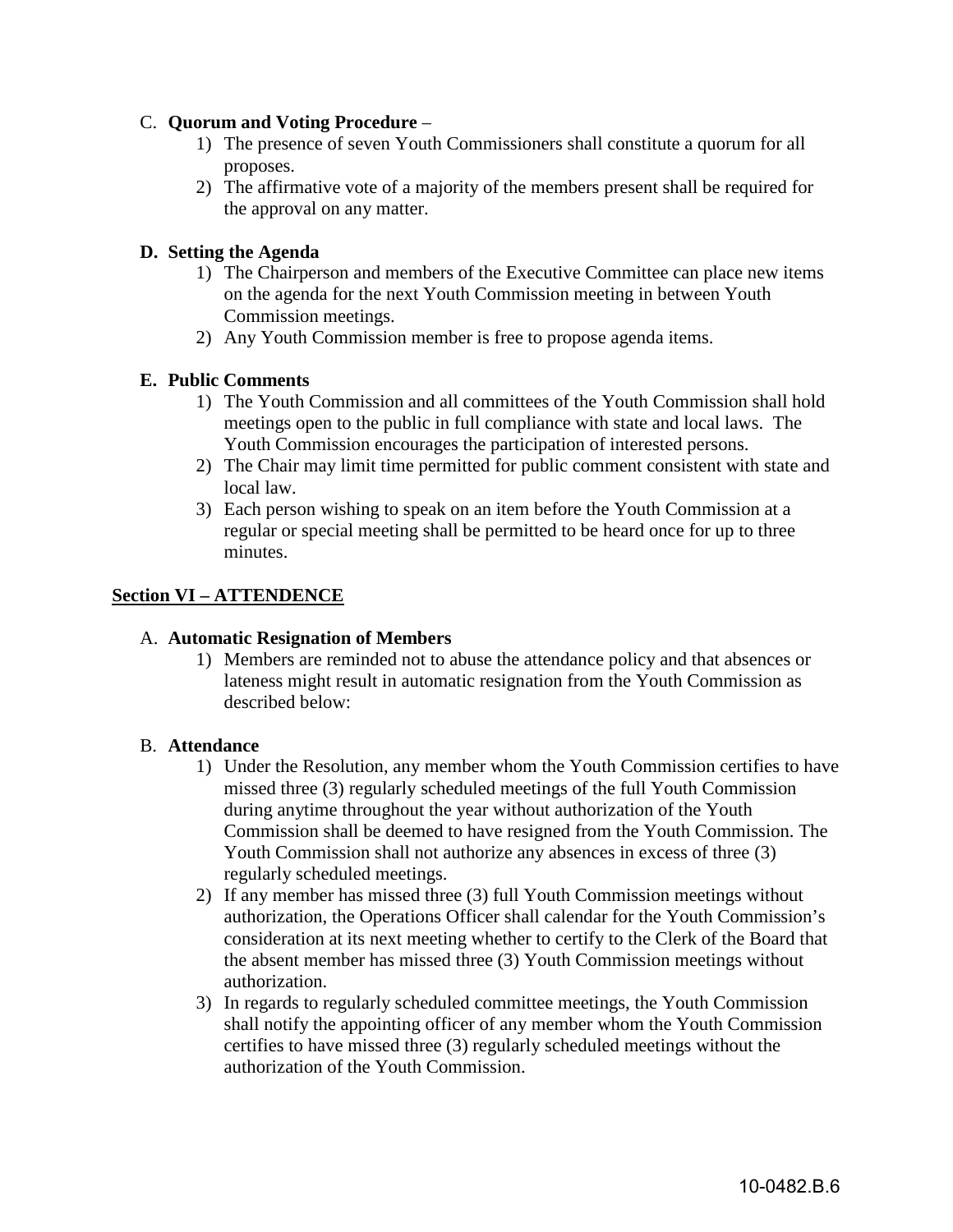- 4) To authorize an absence prior to a scheduled Youth Commission or Committee meeting, the member seeking authorization must leave a message on the voice mail at the Youth Commission office or with Youth Commission staff at least twenty-four (24) hours in advance. The full Youth Commission/Committee will vote on the authorization of the absence if it becomes debatable at its scheduled meeting.
- 5) To authorize an absence after the scheduled Youth Commission or Committee meeting, the member seeking authorization must inform the Youth Commission Chair as to the general reason for his or her absence within two (2) weeks after the missed meeting unless the member can show undue hardship in contacting the staff within that period.

The Executive Committee will then render their decision and notify the Commission at the following meeting.

### C. **Extended Leave of Absence**

1) The leave of absence must be approved by the full Youth Commission. Only one (1) leave of absence is permitted per Youth Commission term, except for in emergencies approved by the full Youth Commission.

### D. **Scheduled Training and Retreats:**

- 1) There are scheduled trainings, including the orientation retreat and the annual mid-year retreat, that are scheduled before a Youth Commissioner is appointed. Youth Commissioners are well notified of these meetings, and therefore are required to attend them.
- 2) All regular bylaws that apply to full Commission meetings will apply to these meetings. For example: If a retreat/training is more than one (1) day, each day missed will count as one (1) absence. Tardy policies do not apply.

# **Section VII – EXECUTIVE COMMITTEE**

- A. **The Executive Committee shall be composed of the Youth Commission officers.** It will meet twice a month. All meetings are open to any Youth Commissioner and to the public.
- **B. Executive Committee Responsibilities:** 
	- 1) Create, determine size and select members of the committees, if necessary, and remove members if needed to review issues and advise the full Youth Commission. Each committee must meet the same public notice requirements.
	- 2) Call special meetings on behalf of the Youth Commission. The Executive Committee must have a minimum of three (3) votes in order to do so.
	- 3) Advise the Youth Commission during emergency or extenuating circumstances on action to take. In the event that the Youth Commission does not have a regularly scheduled meeting in the time to advise the Board of Supervisors on legislation that has been referred to them for review by committee; the Executive Committee may advise the Board of Supervisors of the position it will recommend to the full Youth Commission. The legislation shall then be placed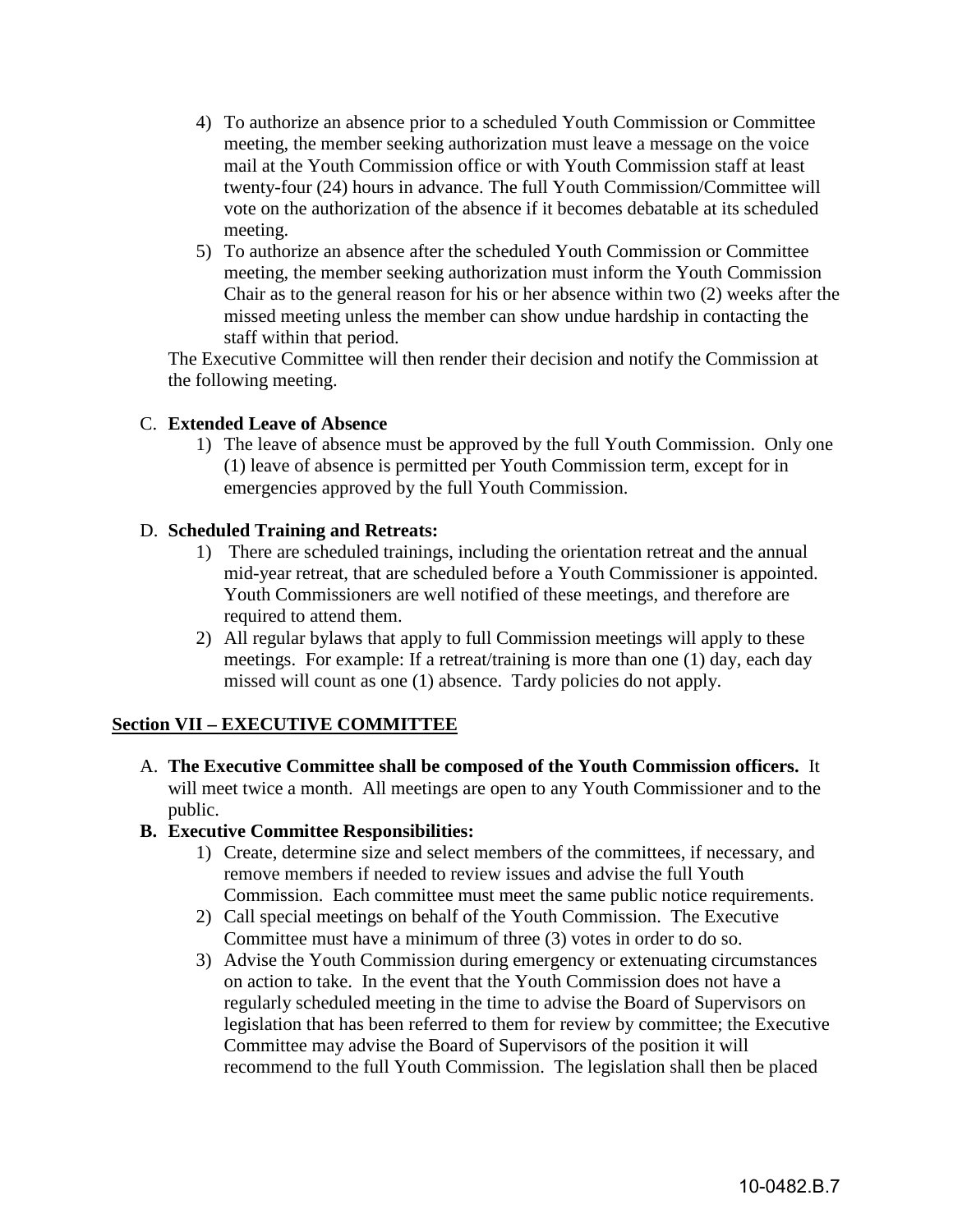on the next Youth Commission meeting's agenda to permit the Youth Commission to determine its recommendations.

- 4) Investigate all improper behavior or bylaw infractions by Youth Commissioners and make recommendations for action to the full Youth Commission.
- 5) Monitor Youth Commission attendance, make recommendations regarding authorizing absences, and review and make recommendations to the full Commission regarding any member's request for leave of absence.
- 6) Review the Youth Commission budget.
- 7) Discuss and finalize Commission agendas.
- 8) Members of the Executive Committee are required to leave a contact number with another member of the Executive Committee any time they leave the county for an extended period of time
- 9) Individual members of the Executive Committee are required to submit a detailed verbal update or written annual report to the new officers of the new term.
- 10) The Executive Committee must make recommendations on applicants to the Youth Commission in occurrence of a vacancy and in absence of the Operations Officer. The Committee will then present such recommendations to the full Youth Commission for approval of a recommendation to appointing Supervisor.

### **C. Jurisdiction of the Executive Committee:**

- 1) Only Executive Committee members are allowed to vote on Executive Committee business. Decisions of the Executive Committee require a minimum of three (3) votes.
- 2) Any unsolvable concerns of the Executive Committee shall be cast to the full Youth Commission for resolution.
- 3) The full Youth Commission has the power to override or veto any decision made by the Executive Committee by majority vote.

#### **D. Youth Commission environment**

1) The Youth Commission shall encourage and protect an egalitarian environment. This includes providing leadership roles and opportunities for all fellow Youth Commissioners.

#### **E. Transfer from Current Term to New Term**

- 1) The Chairperson will be appointed to the Youth Commission through an open election against all qualified candidates and will be appointed by the last meeting in the Youth Commission Year
- 2) If a Chair person isn't appointed by the end of the term, the new chairperson will be appointed at the beginning of the new term.
- 3) All other officers will be appointed at the beginning of the new term.

### **Section VIII – YOUTH COMMISSION ROLE**

Youth Commission staff responsibilities are to facilitate the Youth Commission and to support ongoing projects sponsored by Youth Commissioners. At the beginning of each year,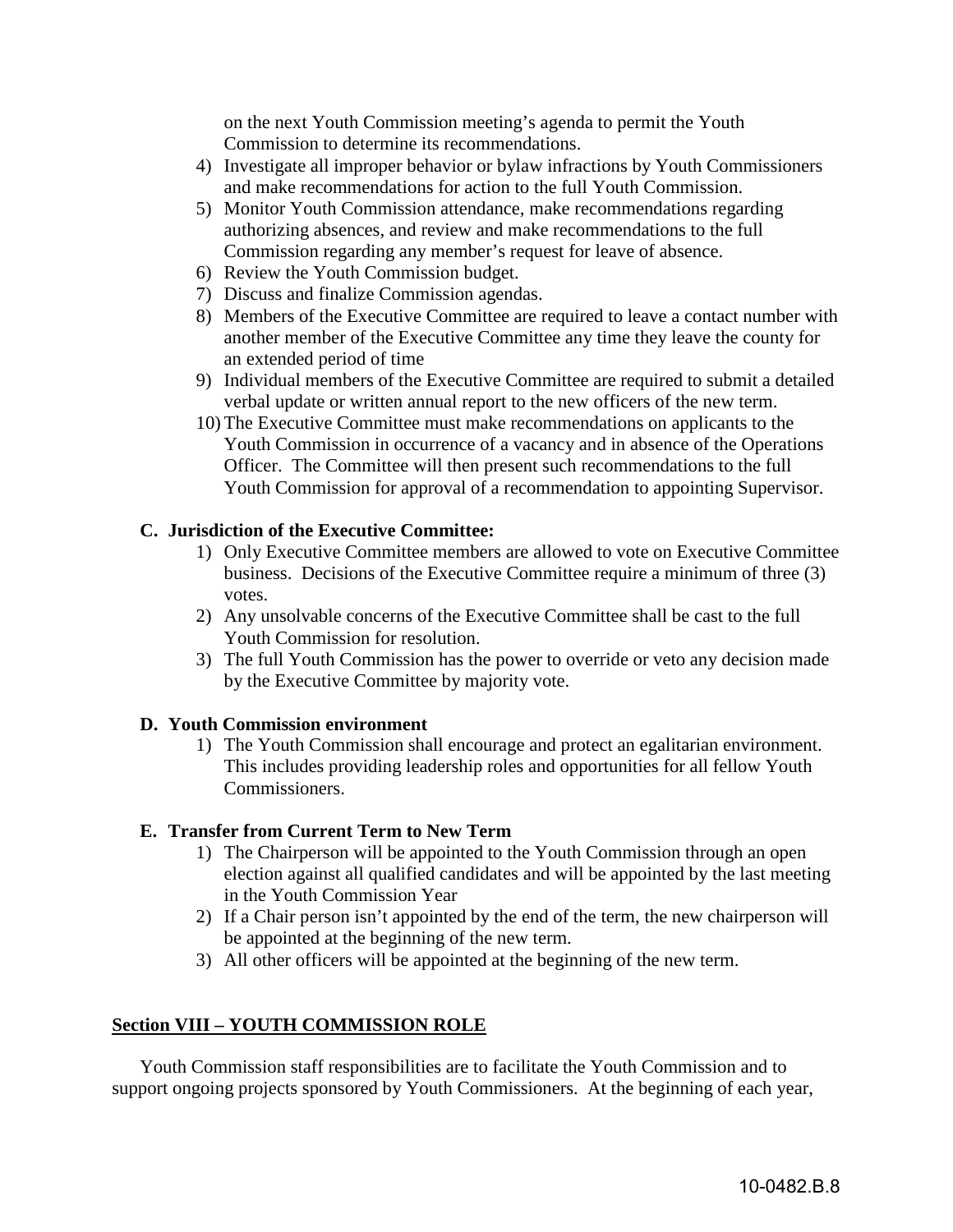the Youth Commission will review and update the exceptions of staff members. This document, Attachment A, will be filed with the current bylaws.

### **Section IX – AMENDMENTS**

- A. The Commission can create, repeal, amend, or reword bylaws with a majority vote of the full Youth Commission. Changes made to the bylaws must be placed on the agenda and be noticed at least ten (10) days prior to adoption, and must have prior approval and consent by the Board of Supervisors.
- B. A record of all changes of any kind of the bylaws must be documented. The exact change must be recorded and have the Chairperson's and Operations Officer's signatures, the date, and amendments reflected, must be maintained by Commission staff.

\_\_\_\_\_\_\_\_\_\_\_\_\_\_\_\_\_\_\_\_\_\_\_\_\_\_\_\_\_\_\_\_\_\_\_\_\_ \_\_\_\_\_\_\_\_\_\_\_\_\_\_\_\_\_\_\_\_\_\_\_\_\_\_\_\_\_\_\_\_\_\_\_\_

Chairperson Operations Officer

Lisa Boyle, Advisor Date

\_\_\_\_\_\_\_\_\_\_\_\_\_\_\_\_\_\_\_\_\_\_\_\_\_\_\_\_\_\_\_\_\_\_\_\_\_ \_\_\_\_\_\_\_\_\_\_\_\_\_\_\_\_\_\_\_

# **YOUTH COMMISSION ROLE**